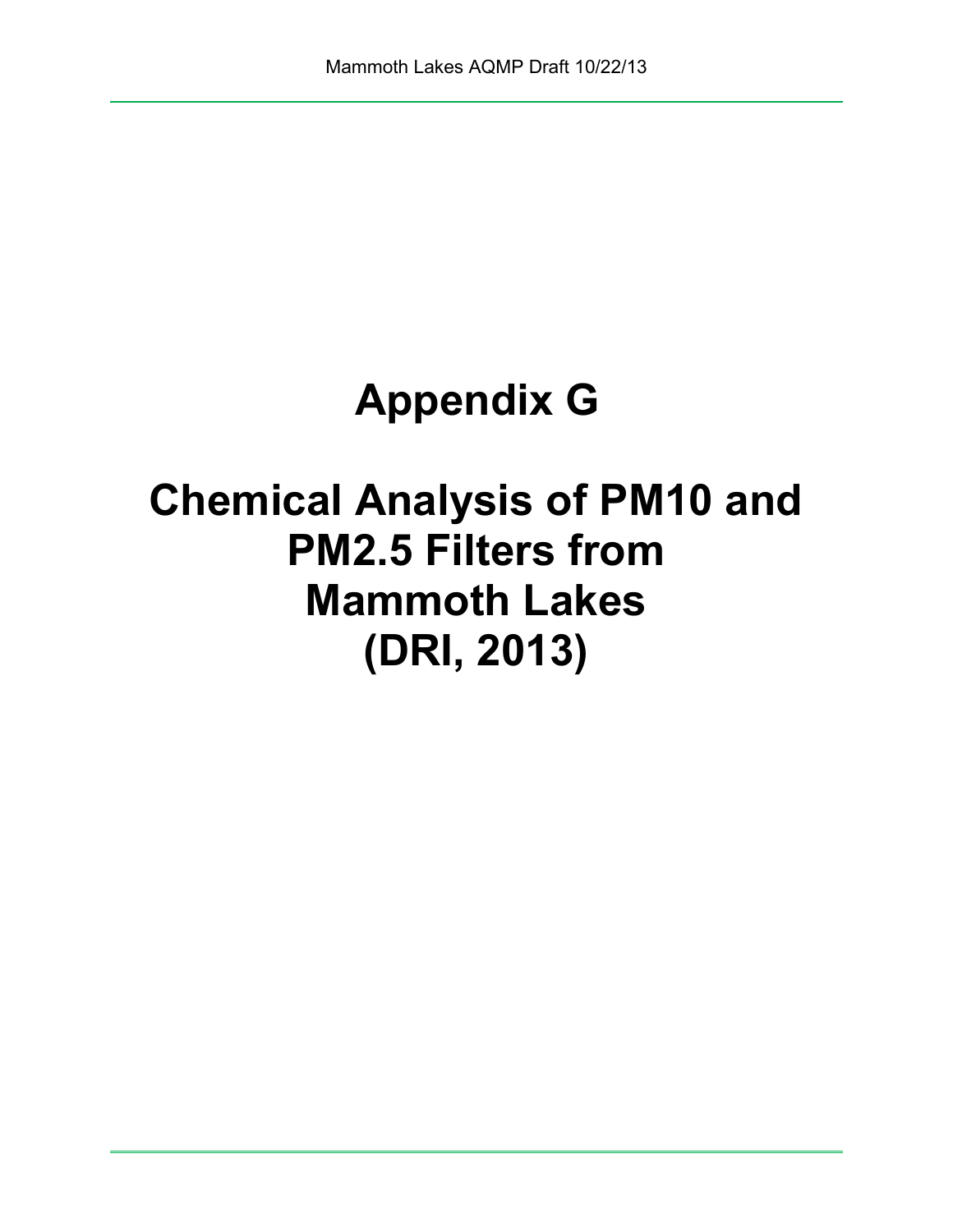# **Chemical Analysis of PM10 and PM2.5 filters from Mammoth Lakes**

**Final Report** 

**Prepared by:** 

**Mark C. Green** 

**Division of Atmospheric Sciences** 

**Desert Research Institute** 

**2215 Raggio Parkway** 

**Reno, NV 89512** 

**Prepared for the Town of Mammoth Lakes** 

**May 21, 2013**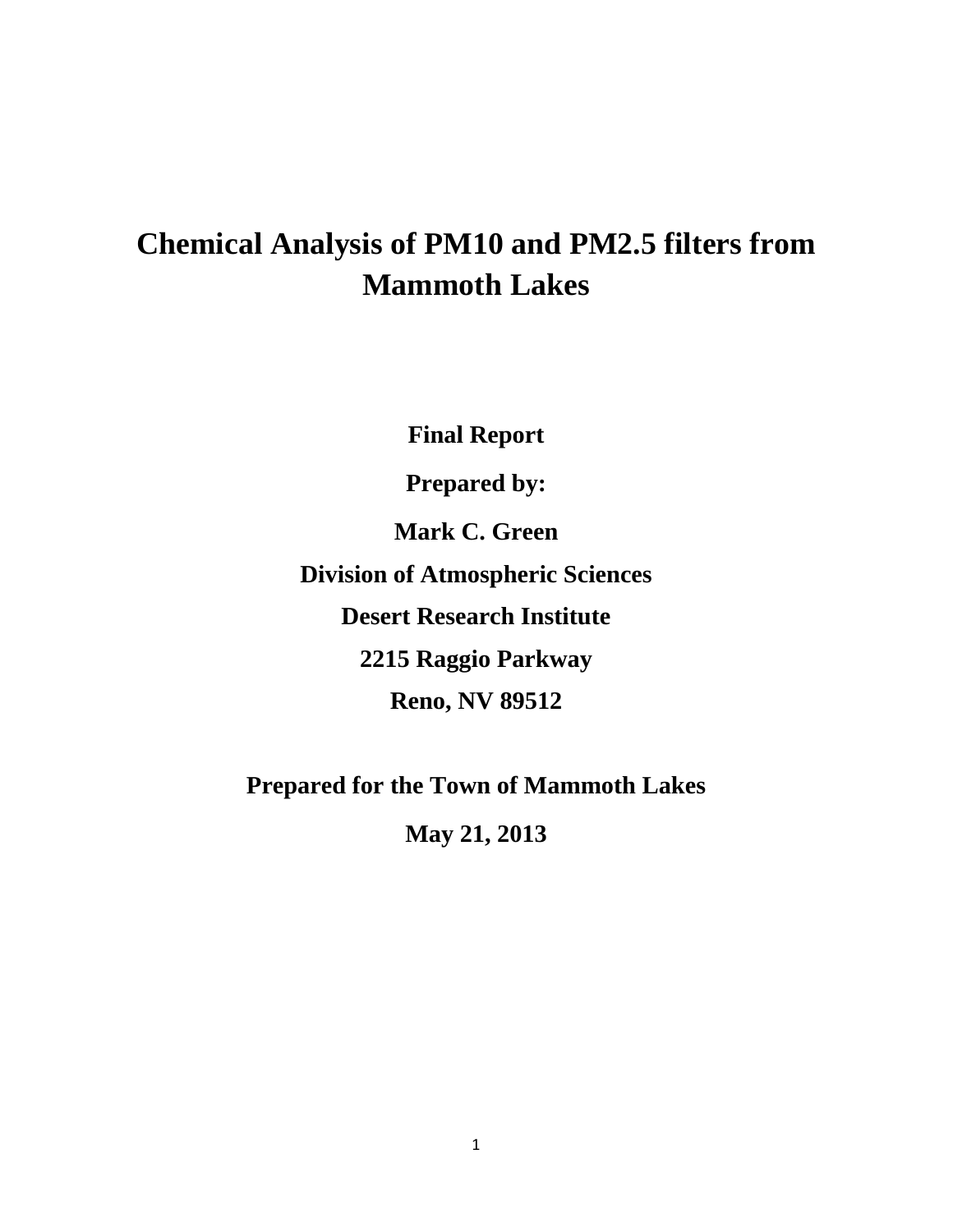# **Chemical Analysis of PM10 and PM2.5 filters from Mammoth Lakes**

### **Introduction**

A study was conducted to try to gain understanding regarding source contributions to high PM10 values recorded at the Mammoth Lakes Gateway air quality monitoring site.

DRI proposed to analyze fifteen PM10 and five PM2.5 filters (dates and concentrations shown in Tables 1 and 2) for elements and ions. The fifteen PM10 filters included the nine highest and 11th highest PM10 filter concentration days since 2001, eight of which were since the start of 2008. The other five PM10 filters are days for which high PM10 and/or PM2.5 concentrations were measured and both PM10 and PM2.5 filters are available for each day. Three of these five days had the highest PM10 for days with PM2.5 filters also. The other two days had high PM2.5 and high PM2.5 to PM10 ratios (indicative of large relative wood smoke impact). Because the road dust is expected to be mostly in the larger sizes and wood smoke is mostly in the small sizes (PM2.5) analyzing both PM10 and PM2.5 for a few days will be informative and will provide supporting evidence for our estimates based on the PM10 data.

The samples proposed to be analyzed are listed below.

Table 1. Dates with only PM10 filters:

|            | <b>PM10</b>   |
|------------|---------------|
| Date       | concentration |
| 12/21/2001 | 134.2         |
| 2/13/2002  | 129.3         |
| 1/1/2008   | 85.9          |
| 2/9/2008   | 96.7          |
| 2/27/2008  | 95.5          |
| 2/21/2009  | 117.6         |
| 1/2/2010   | 101.3         |
| 1/29/2010  | 104.0         |
| 2/13/2010  | 92.0          |
| 1/12/2011  | 127.6         |

#### Table 2. Dates with PM10 and PM2.5 filters:

| Date       | <b>PM10</b> | PM2.5 |
|------------|-------------|-------|
| 3/14/2001  | 55.0        | 35.2  |
| 12/17/2003 | 74.6        | 33.5  |
| 1/13/2005  | 39.3        | 27.0  |
| 1/19/2005  | 85.1        | 25.2  |
| 1/22/2005  | 77.8        | 27.4  |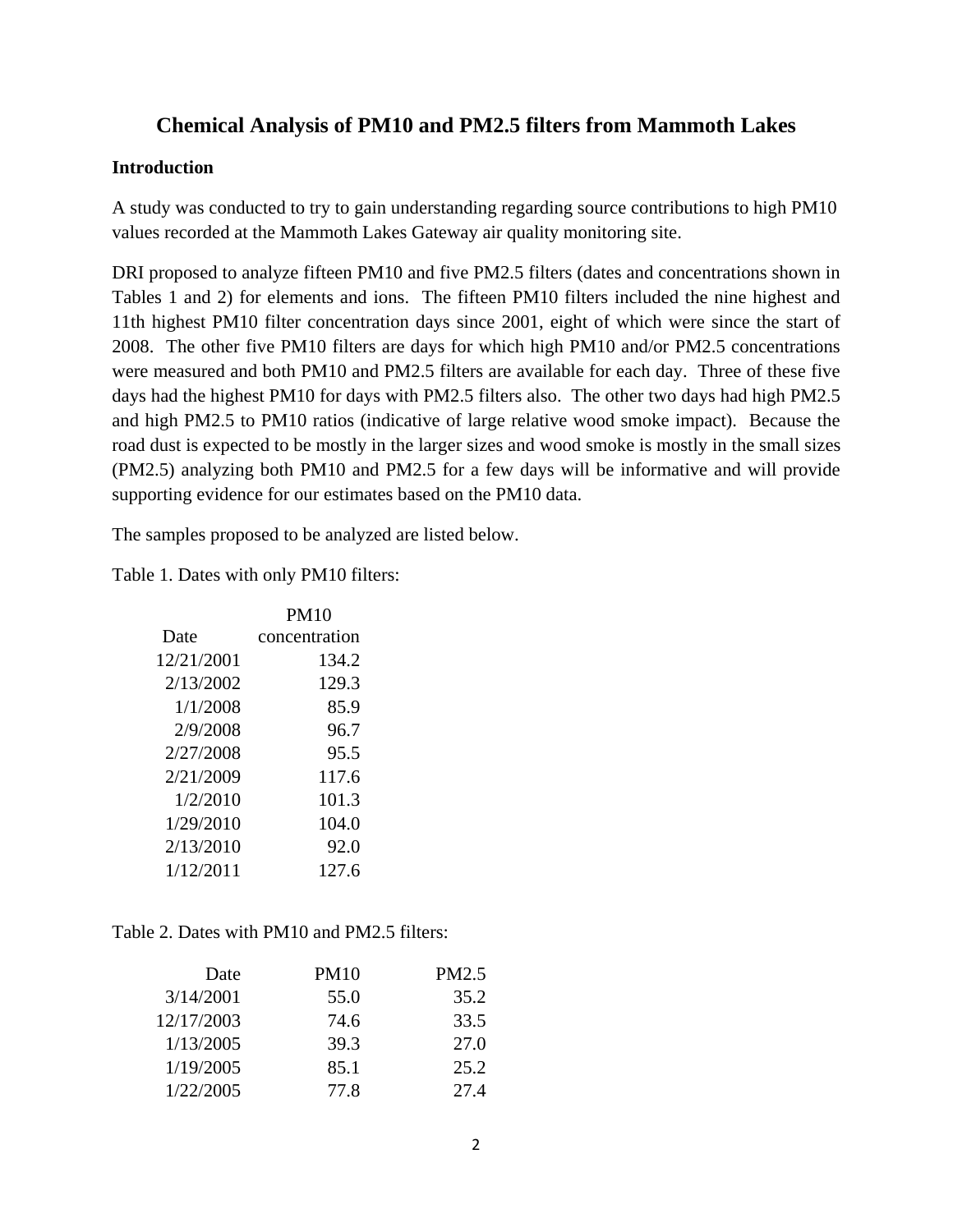Filters for the three days in 2001 and 2002 were not provided to DRI for analysis. Chemical analysis of filters was done on the remaining samples listed above, and included twelve PM10 filters and four PM2.5 filters.

The chemical analysis included X-ray fluorescence (XRF, giving most elements), ion chromatography (anion and cations), and light absorption. The XRF analysis provides the road dust elements, ion chromatography the contributions from sulfate and nitrate, and ammonium (associated with nitrate and sulfate). The light absorption measurement is a good indicator of elemental carbon (EC) (diesel exhaust and wood smoke primarily). What the analysis cannot do that is important is organic carbon (OC), because the Teflon filters that have been collected cannot provide that. Organic carbon was estimated as a residual.

#### **Chemical analysis results**

Total PM<sub>10</sub> concentrations and component concentrations by date are shown in Table 3.

Table 3. PM10 concentrations and measured or reconstructed major species concentrations by date. The residual is calculated as the total PM10 concentration – (soil+SO4+NO3+NH4+sea salt+ EC). It was assumed that all unaccounted for mass is organic mass (OM) and the ratio of organic mass to organic carbon is 1.8.

| Date     | conc stp | soil | SO <sub>4</sub> | NO <sub>3</sub> | NH4  | seasalt | EC   | residual | <b>OC</b> |
|----------|----------|------|-----------------|-----------------|------|---------|------|----------|-----------|
| 12/17/03 | 74.6     | 22.3 | 0.32            | 0.64            | 0.02 | 0.30    | 9.1  | 41.9     | 23.3      |
| 01/13/05 | 39.3     | 5.5  | 0.28            | 0.40            | 0.02 | 0.07    | 10.2 | 22.8     | 12.7      |
| 01/19/05 | 85.1     | 34.1 | 0.33            | 0.49            | 0.02 | 0.25    | 9.0  | 40.9     | 22.7      |
| 01/22/05 | 77.8     | 28.9 | 0.27            | 0.40            | 0.00 | 0.28    | 8.3  | 39.7     | 22.0      |
| 01/01/08 | 85.9     | 44.3 | 0.60            | 0.69            | 0.03 | 0.37    | 9.8  | 30.2     | 16.8      |
| 02/09/08 | 96.7     | 25.2 | 0.30            | 0.38            | 0.02 | 0.20    | 6.8  | 63.8     | 35.4      |
| 02/27/08 | 95.5     | 44.6 | 0.40            | 0.38            | 0.05 | 0.11    | 7.5  | 42.5     | 23.6      |
| 02/21/09 | 117.6    | 51.6 | 0.79            | 0.80            | 0.05 | 1.12    | 7.6  | 55.6     | 30.9      |
| 01/02/10 | 101.3    | 44.6 | 0.29            | 0.48            | 0.00 | 2.68    | 7.6  | 45.6     | 25.4      |
| 01/29/10 | 104.0    | 47.3 | 0.36            | 0.54            | 0.04 | 0.68    | 6.7  | 48.4     | 26.9      |
| 02/13/10 | 92.0     | 41.2 | 1.10            | 0.50            | 0.23 | 0.34    | 7.9  | 40.7     | 22.6      |
| 01/12/11 | 127.6    | 4.3  | 0.16            | 0.16            | 0.00 | 0.07    | 5.4  | 117.4    | 65.2      |

Because only Teflon filters were available, OC and EC could not be analyzed. Reconstructed mass calculations (using the IMPROVE protocol, Pitchford et al., 2007) showed that for most days, reconstructed mass was far less than measured mass. This is expected when there is a significant contribution from carbonaceous aerosol as with residential wood combustion, and other ambient sources of carbon, such as in road dust.

Elemental carbon was estimated from filter light absorption (Chow et al., 2010) as  $EC=(b_{abs})/10$ where  $b_{\text{abs}}$  is filter light absorption in inverse megameters (Mm<sup>-1</sup>) and EC concentration is in  $\mu$ g/m<sup>3</sup>. EC concentration was then added to the reconstructed mass. The residual of measured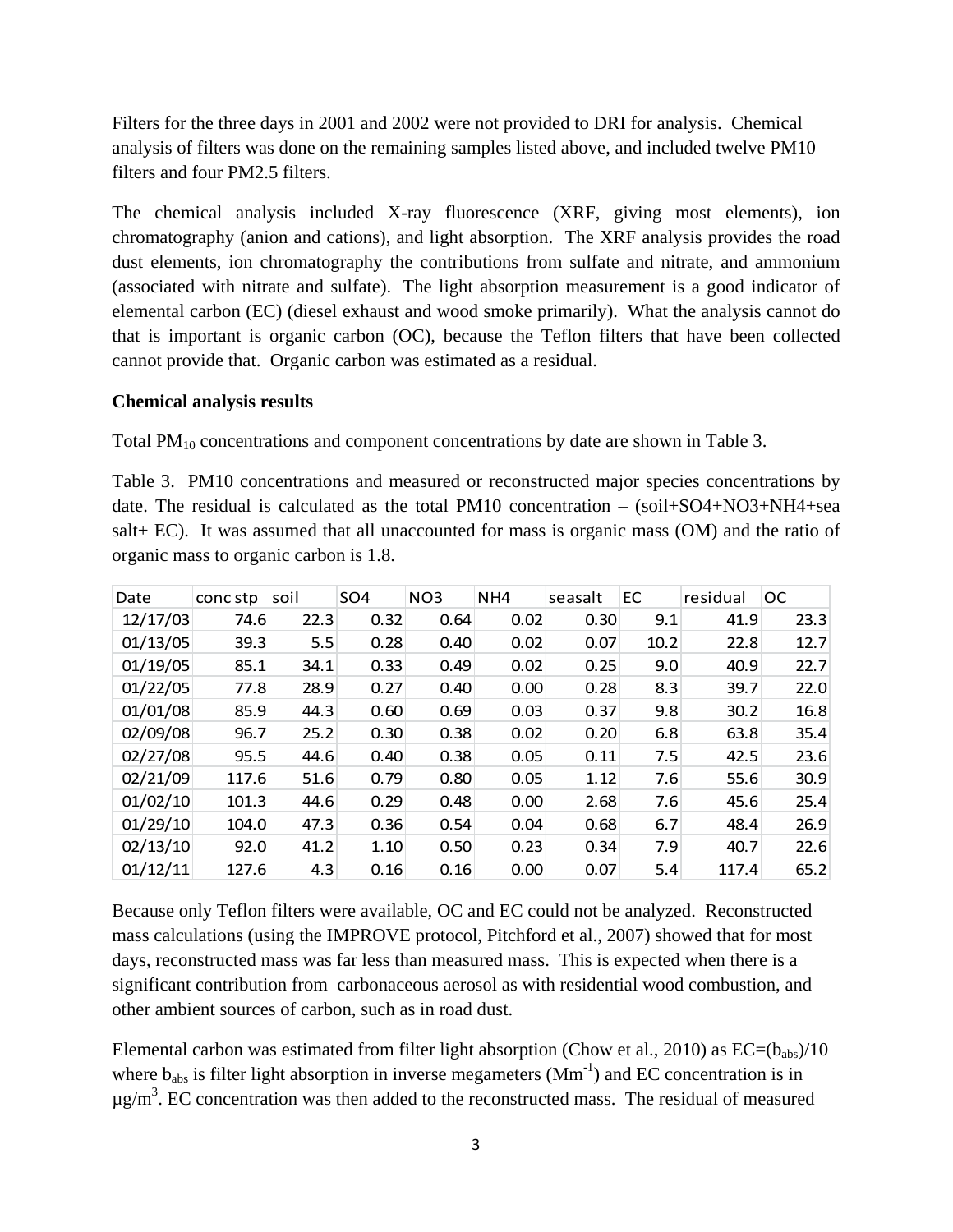mass – reconstructed mass was assumed to be organic mass (OM), which was assumed to be 1.8 times OC (as used in the IMPROVE algorithm). Thus OC is the residual/1.8.

From Table 3 it can be readily seen that OC, EC, and soil are the only significant contributors to PM10 concentrations. The nitrate is expected to be biased low as it tends to volatilize off the filter, especially after exposure to x-rays in a vacuum as occurs during the XRF analysis prior to analyzing for nitrate with ion chromatography. It should be noted here that the PM10 concentration of 127.6  $\mu$ g/m<sup>3</sup> on 1/12/2011 is probably in error. The soil and EC concentrations are not consistent with such a high mass concentration and the TEOM FDMS data for the day was only 27.7  $\mu$ g/m<sup>3</sup>. The TEOM FDMS and filter PM10 were usually close in magnitude.

Table 4 shows the same information as Table 3 for the  $PM_{2.5}$  samples.

Table 4.  $PM_{2.5}$  concentrations and measured or reconstructed major species concentrations by date. To be comparable to the PM10 data, the concentrations have been adjusted to standard temperature and pressure as defined by EPA (25°C, 760mm Hg).

| Date     | conc stp | soil | SO <sub>4</sub> | NO3 NH4               |      | seasalt | EC   | residual OC |      |
|----------|----------|------|-----------------|-----------------------|------|---------|------|-------------|------|
| 12/17/03 | 40.6     | 1.19 |                 | $0.24 \mid 0.45 \mid$ | 0.03 | 0.12    | 7.8  | 30.8        | 17.1 |
| 1/13/05  | 32.7     | 0.50 |                 | $0.24 \mid 0.39 \mid$ | 0.03 | 0.04    | 10.2 | 21.4        | 11.9 |
| 1/19/05  | 30.5     | 1.89 |                 | $0.26$ 0.28           | 0.03 | 0.07    | 8.8  | 19.2        | 10.7 |
| 1/22/05  | 33.2     | 1.60 |                 | $0.21 \ 0.29$         | 0.02 | 0.08    | 8.3  | 22.7        | 12.6 |

For  $PM_{2.5}$ , most of the mass is EC and residual (assumed OM). Table 5 shows the percentage of each chemical component that was in the fine mode ( $PM_{2,5}$ ) for the four days with both  $PM_{10}$  and PM<sub>2.5</sub> chemically speciated data.

|          | PM10 stp soil |                  | SO <sub>4</sub> | NO3 NH4   |                 | seasalt EC |       | OC.  |
|----------|---------------|------------------|-----------------|-----------|-----------------|------------|-------|------|
| 12/17/03 | 54.4          | 5.3 <sup>°</sup> |                 |           | 76.4 70.3 144.8 | 40.1       | 85.1  | 73.4 |
| 1/13/05  | 83.2          | 9.0              |                 |           | 86.9 97.8 158.6 | 60.0       | 99.8  | 93.5 |
| 1/19/05  | 35.9          | 5.5 <sub>1</sub> |                 |           | 78.1 57.5 133.1 | 29.3       | 97.9  | 46.9 |
| 1/22/05  | 42.7          | 5.5              |                 | 75.1 70.8 |                 | 27.4       | 100.7 | 57.1 |

Table 5. Percent of each chemical component that is in the fine mode.

As expected most of the sulfate, nitrate, and EC are in the fine mode and most of the soil is in the coarse mode. For 12/17/03 and 1/13/05 most of the OC is in the fine mode as would be expected with wood smoke. For 1/19/05 and 1/22/05 only about half to a little more than half of the estimated OC is in the fine mode. It should be noted that the fine/coarse mode OC split is highly uncertain because OC in both size ranges was estimated from a residual.

# **Diurnal patterns in PM10 concentrations**

Consideration of diurnal patterns in  $PM_{10}$  concentrations may provide insight into likely sources of high PM10. Hourly PM10 concentrations for chemical analysis days in 2009 and 2010 are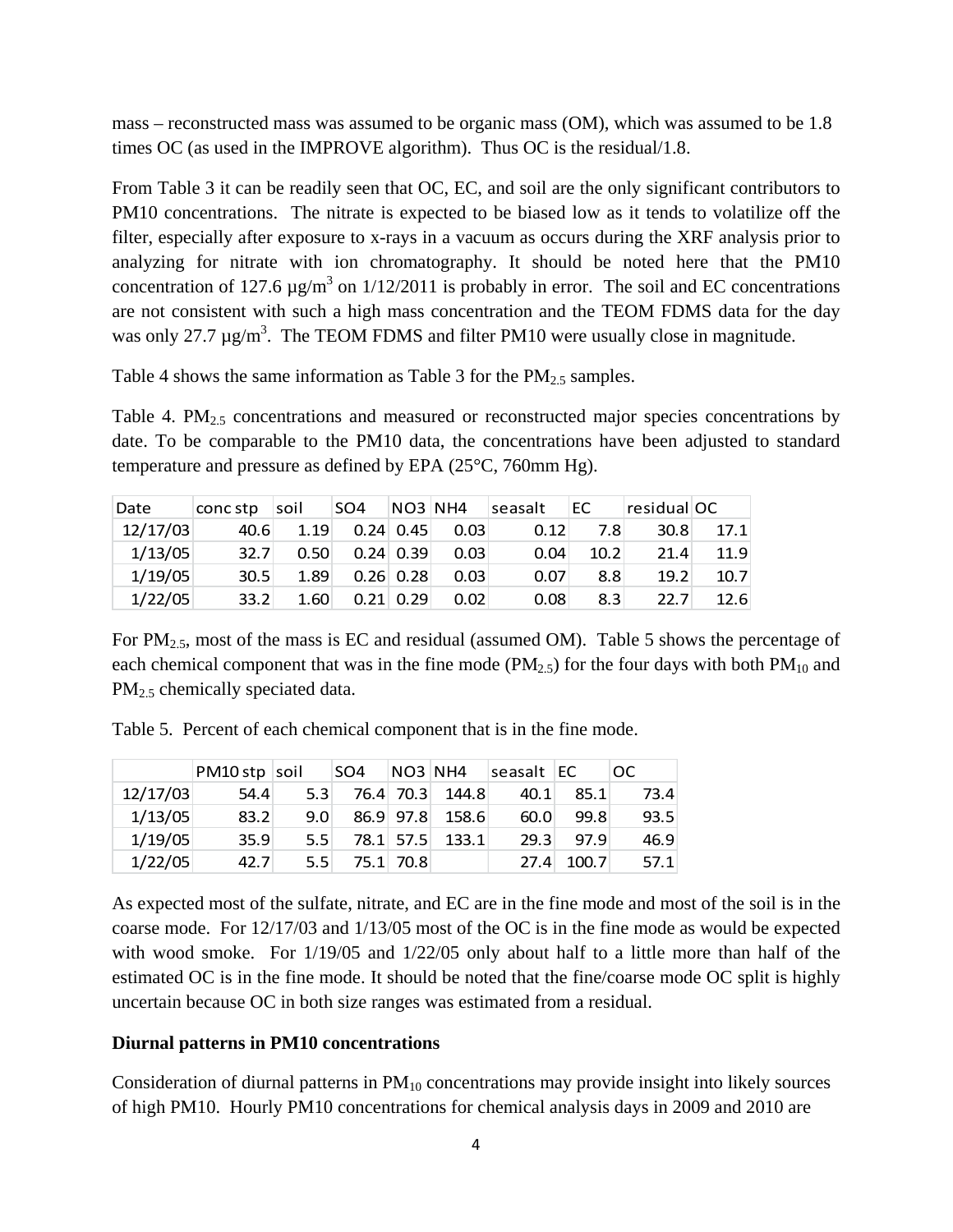shown in Figure 1. This period had hourly measurements using the TEOM FDMS monitor which gives values similar to the filter based concentration measurements (Table 6). All days had morning and evening peaks although the timing of the peaks varied.



Figure 1. TEOM FDMS hourly concentrations for 1/2/2010, 1/29/2010, 2/13/2010 and  $2/21/2009$ .

Table 6. Comparison of filter PM10 and TEOM PM10 for days with chemical speciation. For days before 2009 a standard TEOM was used. From 2009 and after, a TEOM FDMS was used.

| Date       | Filter | <b>TEOM</b> | <b>TEOM/Filter</b> |
|------------|--------|-------------|--------------------|
| 12/17/2003 | 74.6   | 60.4        | 0.81               |
| 1/13/2005  | 39.3   | 29.2        | 0.74               |
| 1/19/2005  | 85.1   | 46          | 0.54               |
| 1/22/2005  | 77.8   | 40.1        | 0.52               |
| 2/21/2009  | 117.6  | 116.2       | 0.99               |
| 1/2/2010   | 101.3  | 97.3        | 0.96               |
| 1/29/2010  | 104    | 107.6       | 1.03               |
| 2/13/2010  | 92     | 87          | 0.95               |
| 1/12/2011  | 127.6  | 26.8        | 0.21               |

Figure 2 gives hourly PM10 concentrations for days in 2003 and 2005 with chemical speciation measurements. These were measured using a standard TEOM which heats the sample to 50°C which drives off most of the volatile compounds including much of the organic material in wood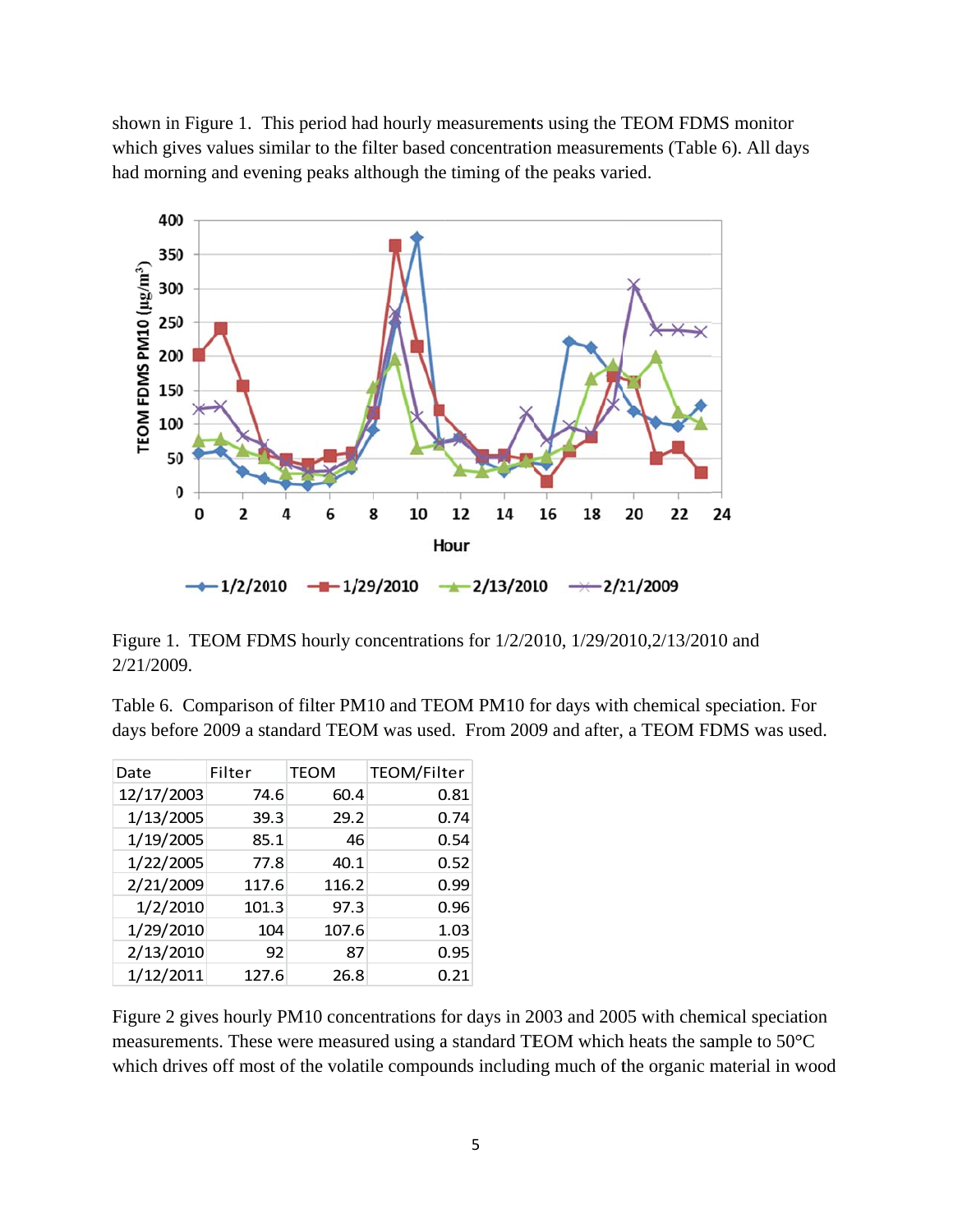smoke and ammonium nitrate. During these days, the TEOM PM10 was much less than the filter-based PM10 as shown in Table 6.



Figure 2. TEOM hourly PM10 concentrations for 12/17/2003, 1/19/2005, and 1/22/2005.

Figure 3 shows average TEOM PM10 by hour of day for winter months (December, January, and February) for the 2001-2008 and 2009-2012 periods. This essentially corresponds to the time frame with standard TEOM (2001-2008) and the period with TEOM FDMS (2009-2012). The concentrations are similar and diurnal patterns both show morning and evening peaks. The latter period shows somewhat higher concentrations overnight (from about 9pm to 8 am). This is expected because the standard TEOM volatilizes a portion of the wood smoke. The morning peaks are of very similar concentration both periods, suggesting that this peak is almost entirely traffic related (e.g. road dust) and that concentrations have changed little over time. It is possible however that volatile compounds (e.g. wood smoke) also contribute to the morning peak and the levels have decreased by an amount equal to the volatile component of the wood smoke lost by the standard TEOM, thus masking any trend in time. We can also note that the earlier evening peak in PM10 seen gives the same concentrations for both time periods until after 9pm when the 2009-2012 period shows higher values likely due to less volatilization of wood smoke from the sample. This suggests that the influence of wood smoke relative to road dust increases during late evening to morning and that the earlier rise in PM10 may be driven mainly by road dust.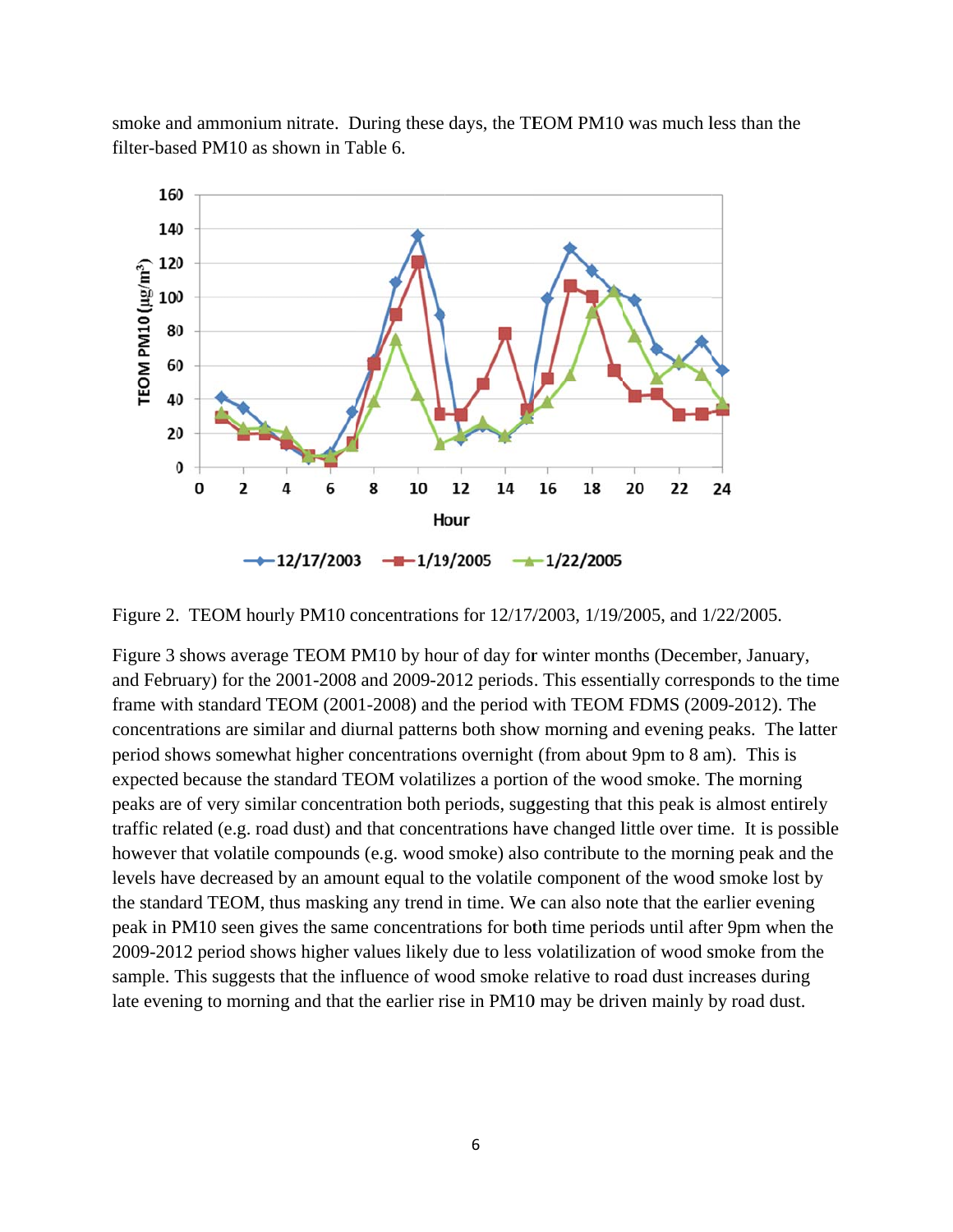

Figure 3. Average  $PM_{10}$  by hour of day for winter months (December, January, and February) for the 2001-2008 and 2009-2012 periods. The 2009-2012 period had TEOM FDMS; the 2001-2008 period mostly was standard TEOM.

#### Methodology for CMB 8 runs for Mammoth Lakes PM10 and PM2.5

Chemical mass balance (CMB) version 8 (USEPA) was used to estimate source contributions to PM10 and PM2.5 for days with chemically speciated data. CMB analysis done in support of the 1990 Air Quality Management Plan (AQMP, Ono et al, 1990) for Mammoth Lakes showed most of the PM10 was due to road dust and residential wood combustion (RWC). One of the goals of the current study is to try to determine if the relative contribution of RWC and road dust has changed since the 1990 report.

#### Source profiles used for CMB

# **PM10** analysis

Source profiles were taken from the 1990 AQMP. Profiles for Mammoth Lakes woodstoves and fireplaces were used plus road dust and cinders. When running CMB it was found that significant collinearity occurred between the wood stove and fireplace sources, giving high uncertainty to wood stove contributions (sometimes significantly negative). CMB was run again not using the wood stove source, just fireplaces, cinders, and road dust. This gave much improved results. It was attempted to improve results by averaging the wood stove and fireplace profiles, but the quality of the results deteriorated. A weighted average of 3 parts fireplace to 1 part wood stove profile was also tried and results were not as good as simply using the fireplace profile.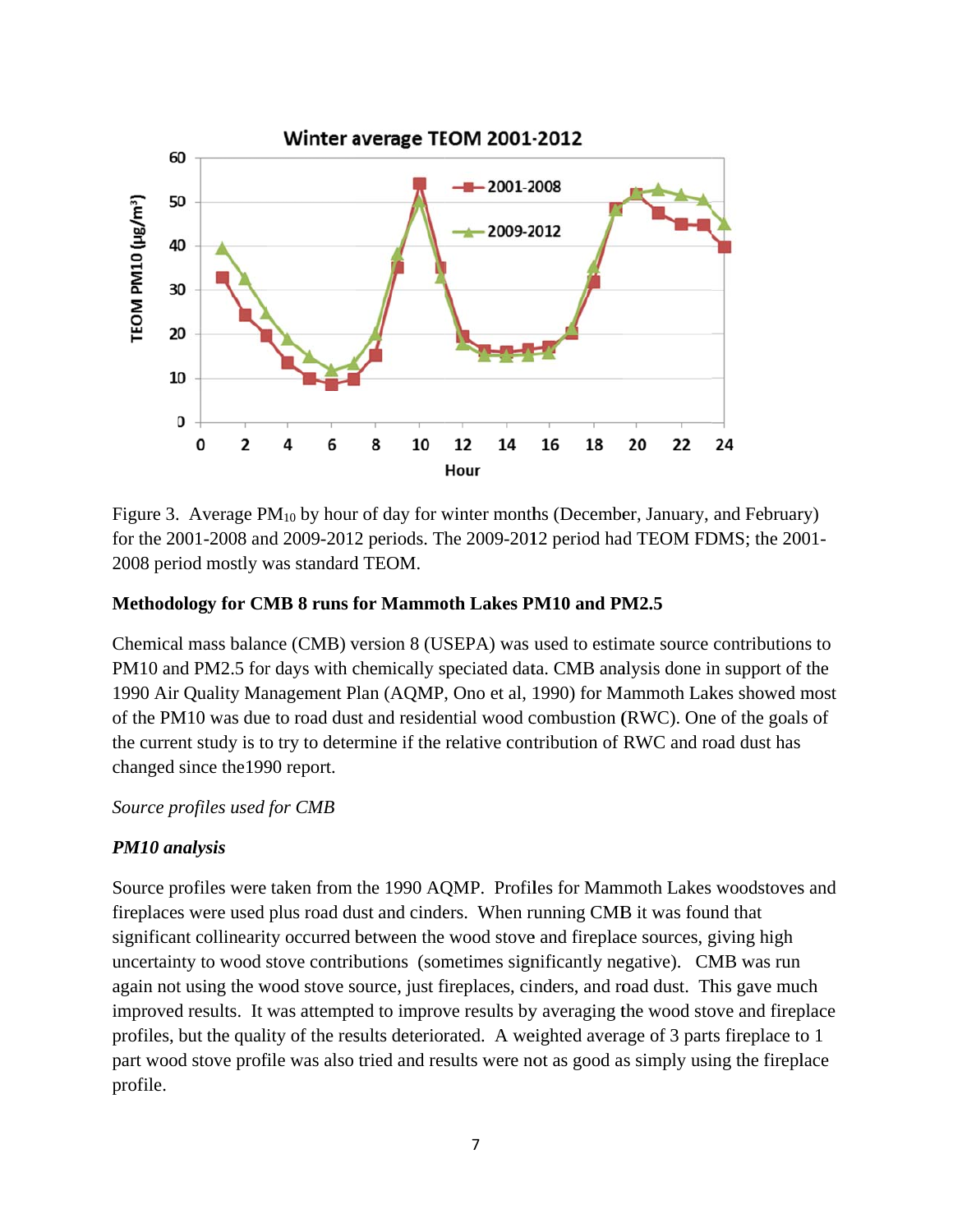# *PM2.5 analysis*

The PM2.5 analysis had collinearity problems between wood stove and fireplace and between road dust and cinders. The analysis with the best results used fireplaces and road dust source profiles only.

# *Fitting species*

CMB results can vary significantly based on the choice of fitting species selected. In the initial run, all species measured with available source analysis were used. This gave poor results. Species that were noted from the ambient data to represent the mix of sources were added and subtracted in a trial and error method until the best results were obtained. Attention was paid to squared correlation coefficient, the Chi square statistic and percent of mass explained performance measures (Watson, 2004). The fitting species included: soluble Cl, ammonium, soluble K, total K, Na, Al, Si, S, Ca, Ti, Fe, EC, OC, Ba, Sr, and Zn.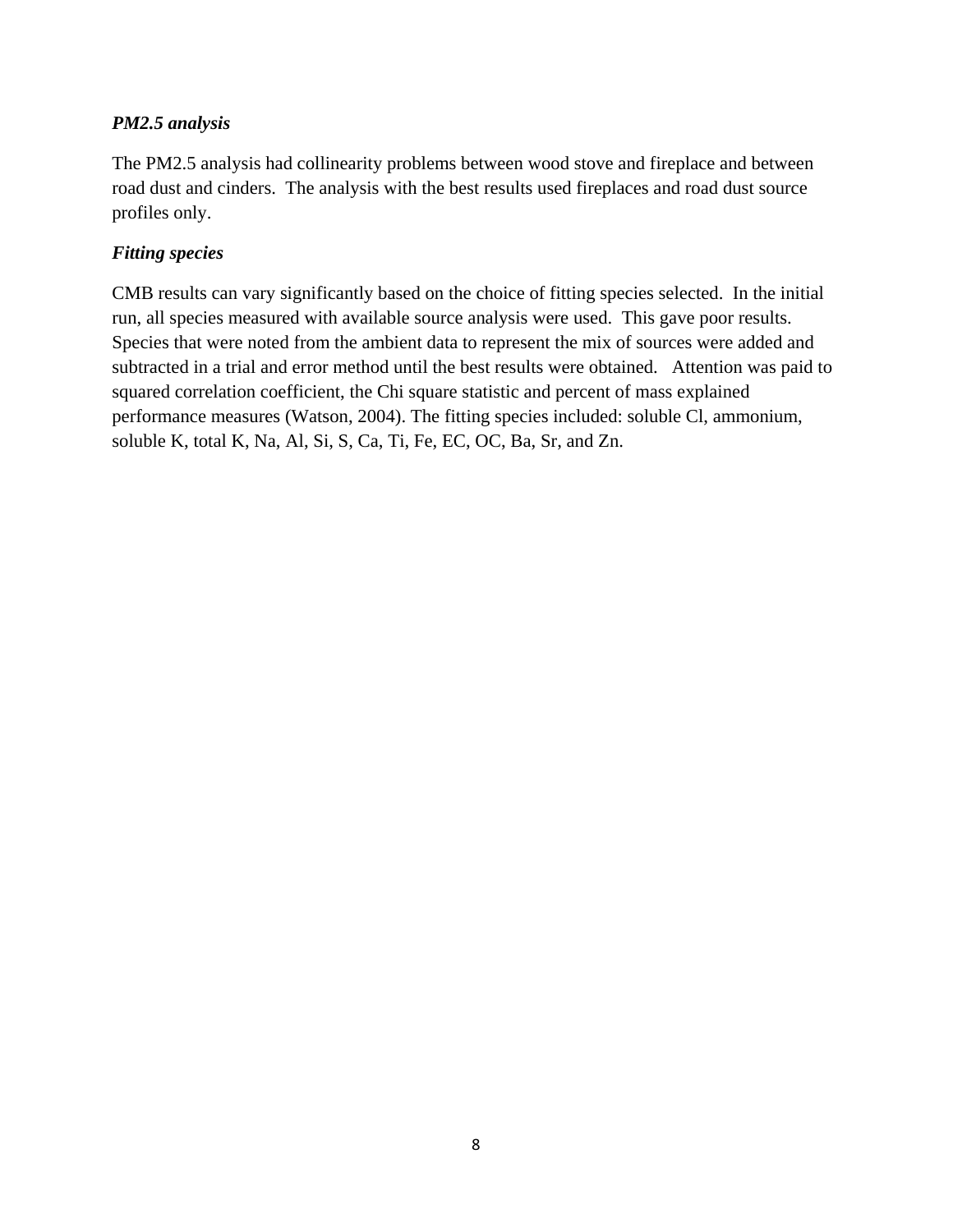# **CMB results**

Results for the best fitting CMB analysis are shown in Table 7. Recommended performance measures (Watson, 2004) are % mass accounted for 100±20%, R-squared>0.80, and Chi-squared  $<$  4.0. For the PM10 results (discounting the  $1/12/2010$  sample), 10/11 cases have % mass 100±20%, all cases have R-squared>0.80, and 5/11 meet the Chi-squared <4.0 criteria. For the PM2.5 results, three out of four met the mass criteria and all four met the R-squared and chisquared criteria.

| <b>DATE</b> | <b>SIZE</b> | $\frac{1}{2}$ concstp | <b>FP</b> | <b>RD</b> | <b>CIND</b> | <b>SUM</b> | % mass | $R^2$ | $\text{Chi}^2$ |
|-------------|-------------|-----------------------|-----------|-----------|-------------|------------|--------|-------|----------------|
| 12/17/03    | 10          | 74.6                  | 53.0      | 9.6       | 10.2        | 72.8       | 97.5   | 0.94  | 3.70           |
| 01/13/05    | 10          | 39.3                  | 31.1      | 3.6       | 1.7         | 36.5       | 92.7   | 0.92  | 3.76           |
| 01/19/05    | 10          | 85.1                  | 51.8      | 18.1      | 11.5        | 81.3       | 95.5   | 0.93  | 4.39           |
| 01/22/05    | 10          | 77.8                  | 47.5      | 16.9      | 8.7         | 73.0       | 93.8   | 0.94  | 3.70           |
| 01/01/08    | 10          | 85.9                  | 53.4      | 24.6      | 14.8        | 92.9       | 108.1  | 0.93  | 4.73           |
| 02/09/08    | 10          | 96.7                  | 68.0      | 10.2      | 13.8        | 92.0       | 95.1   | 0.94  | 3.35           |
| 02/27/08    | 10          | 95.5                  | 52.6      | 26.1      | 12.7        | 91.3       | 95.6   | 0.90  | 6.40           |
| 02/21/09    | 10          | 117.6                 | 91.7      | 26.6      | 21.0        | 139.3      | 118.5  | 0.94  | 3.89           |
| 01/02/10    | 10          | 101.3                 | 100.4     | 23.2      | 19.0        | 142.6      | 140.8  | 0.90  | 6.88           |
| 01/29/10    | 10          | 104.0                 | 65.8      | 24.5      | 16.8        | 107.1      | 103.0  | 0.93  | 4.52           |
| 02/13/10    | 10          | 92.0                  | 68.9      | 25.9      | 13.9        | 108.7      | 118.2  | 0.91  | 6.09           |
| 01/12/11    | 10          | 127.6                 | 43.9      | 2.2       | 1.8         | 47.9       | 37.5   | 0.82  | 8.77           |
| 12/17/03    | 2.5         | 40.6                  | 28.6      | 1.5       |             | 30.0       | 74.0   | 0.96  | 0.90           |
| 01/13/05    | 2.5         | 32.7                  | 27.5      | 0.6       |             | 28.1       | 86.0   | 0.81  | 3.90           |
| 01/19/05    | 2.5         | 30.5                  | 28.1      | 2.2       |             | 30.3       | 99.3   | 0.89  | 2.73           |
| 01/22/05    | 2.5         | 33.2                  | 27.6      | 1.9       |             | 29.5       | 89.0   | 0.92  | 2.00           |

Table 7. CMB attribution results and performance statistics.

The percent of each sample attributed to each source is shown in table 8. On average, residential wood combustion contributed about 2/3 of the PM10, while traffic (road dust + cinders) contributed about 1/3, according to the CMB results.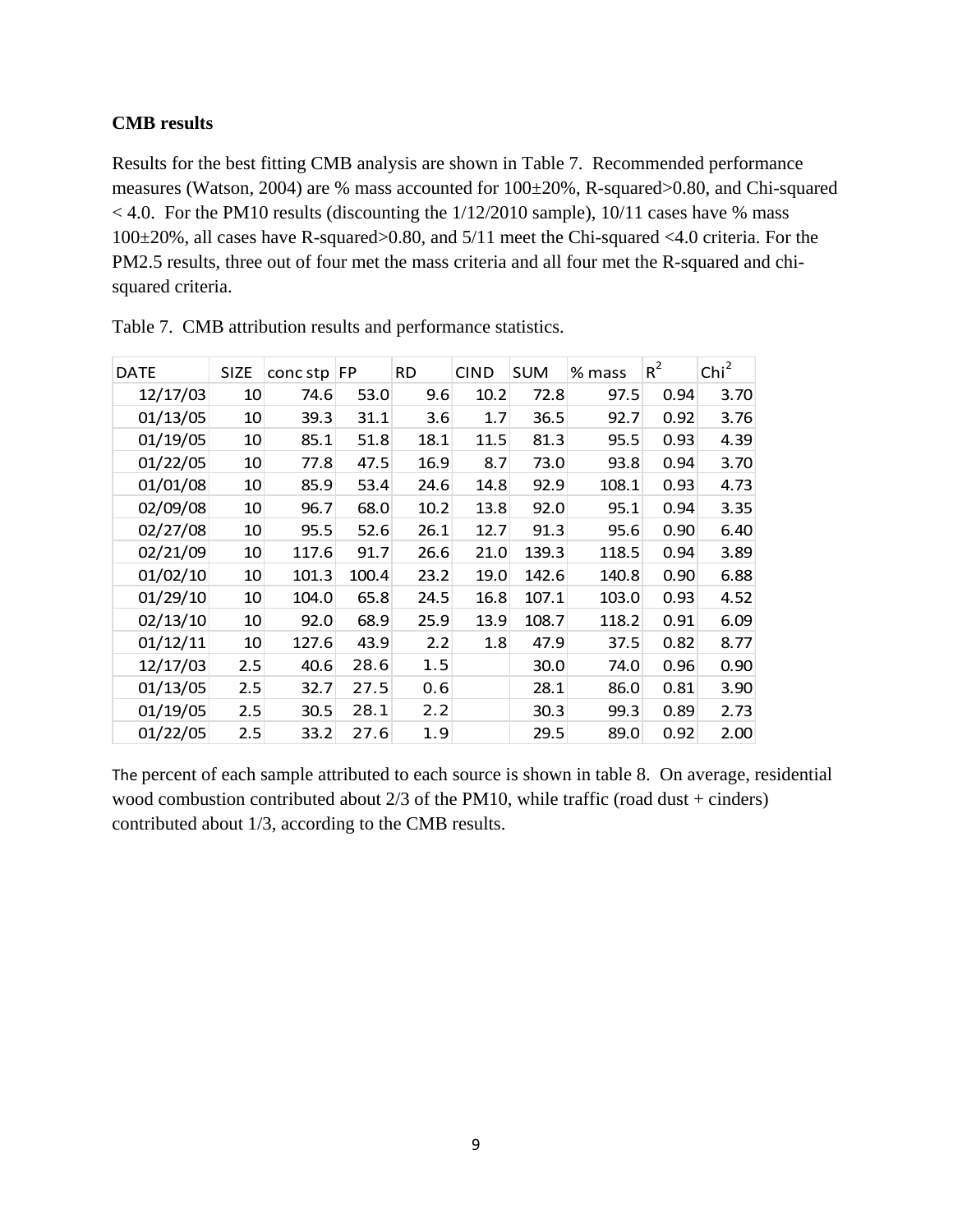Table 8. Percent of each sample attributed to fireplaces, road dust, and cinders. January 12, 2011 not included as this date had an apparent mass problem as discussed earlier. January 13, 20o5 was not included in the PM10 list because it had low PM10 concentrations and thus does not represent a high PM10 day.

| <b>DATE</b>   | <b>SIZE</b> | conc stp | FP%  | RD%  | CIND% |
|---------------|-------------|----------|------|------|-------|
| 12/17/03      | 10          | 74.6     | 72.9 | 13.2 | 14.0  |
| 01/19/05      | 10          | 85.1     | 85.3 | 10.0 | 4.7   |
| 01/22/05      | 10          | 77.8     | 63.7 | 22.2 | 14.1  |
| 01/01/08      | 10          | 85.9     | 65.0 | 23.1 | 11.8  |
| 02/09/08      | 10          | 96.7     | 57.5 | 26.5 | 16.0  |
| 02/27/08      | 10          | 95.5     | 73.9 | 11.1 | 15.0  |
| 02/21/09      | 10          | 117.6    | 57.5 | 28.5 | 13.9  |
| 01/02/10      | 10          | 101.3    | 65.8 | 19.1 | 15.1  |
| 01/29/10      | 10          | 104.0    | 70.4 | 16.3 | 13.3  |
| 02/13/10      | 10          | 92.0     | 61.4 | 22.9 | 15.7  |
| 12/17/03      | 2.5         | 40.6     | 28.6 | 4.5  |       |
| 01/13/05      | 2.5         | 32.7     | 95.2 | 4.8  |       |
| 01/19/05      | 2.5         | 30.5     | 97.7 | 2.3  |       |
| 01/22/05      | 2.5         | 33.2     | 92.6 | 7.4  |       |
|               |             |          |      |      |       |
| Average PM10  |             | 93.1     | 67.4 | 19.3 | 13.4  |
| Average PM2.5 |             | 34.3     | 78.5 | 4.7  |       |

For the winter 1987-1988 study (Ono et al, 1990), on average, fireplaces contributed 75% of the PM10 and road dust 25%. Table 9 compares the results of the 1987-88 study to this study. Three of the days in the 1987-88 study showed wood smoke contributing >95% of the PM10; the current study shows no high PM10 days with greater than 75% of the PM10 contributed from wood smoke.

Furthermore, the peak contributions of road dust and residential wood combustion to PM10 appear to have diminished. For the 1987-88 study average contributions to PM10 from road dust and fireplaces for the three highest impact days were 72 and 107  $\mu$ g/m<sup>3</sup>, respectively. For the 2008-2010 period these fell to 56 and 72  $\mu$ g/m<sup>3</sup>. This represents a 32% drop in road dust concentrations and 33% drop in residential wood combustion concentrations on high impact days.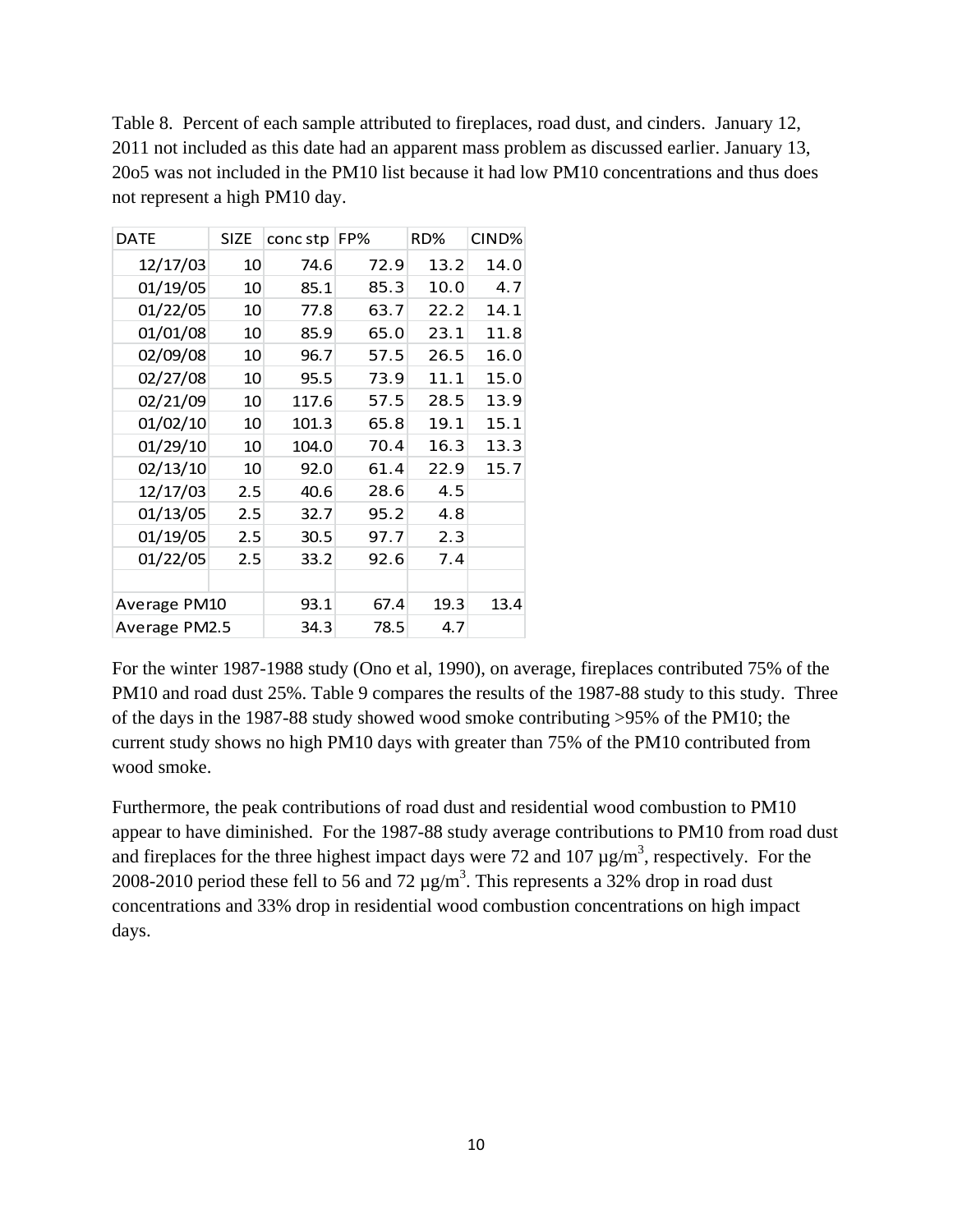| Date                  | Conc  | RD%  | RWC% |
|-----------------------|-------|------|------|
| 12/26/1987            | 125.9 | 2.3  | 97.7 |
| 12/30/1987            | 132.8 | 1.3  | 98.7 |
| 12/31/1987            | 142.8 | 2.5  | 97.5 |
| 1/1/1988              | 117.4 | 10.3 | 89.7 |
| 1/22/1988             | 143.8 | 33.7 | 66.3 |
| 1/23/1988             | 157.8 | 41.2 | 58.8 |
| 2/3/1988              | 104.3 | 31.5 | 68.5 |
| 2/5/1988              | 148.2 | 33.8 | 66.2 |
| 2/6/1988              | 160   | 31.2 | 68.8 |
| 2/13/1988             | 137.6 | 38.8 | 61.2 |
| 2/14/1988             | 144   | 45.2 | 54.8 |
| 2/19/1988             | 148.5 | 28.7 | 71.3 |
|                       |       |      |      |
| 12/17/03              | 74.6  | 25.3 | 74.7 |
| 01/19/05              | 85.1  | 33.7 | 66.3 |
| 01/22/05              | 77.8  | 32.5 | 67.5 |
| 01/01/08              | 85.9  | 39.5 | 60.5 |
| 02/09/08              | 96.7  | 24.3 | 75.7 |
| 02/27/08              | 95.5  | 39.4 | 60.6 |
| 02/21/09              | 117.6 | 32.0 | 68.0 |
| 01/02/10              | 101.3 | 27.7 | 72.3 |
| 01/29/10              | 104.0 | 36.0 | 64.0 |
| 02/13/10              | 92.0  | 33.8 | 66.2 |
|                       |       |      |      |
| 1987-88 study average |       | 25.0 | 75.0 |
| This study average    |       | 32.4 | 67.6 |

Table 9. CMB percent contributions to PM10 by road dust (RD) and residential wood combustion (RWC) for the winter 1987-88 study and this study (2003-2011). Road dust and cinders contributions are combined into RD .

#### **A simple alternative method for estimating source attributions**

Another estimate of crustal type sources (road dust and cinders) as percent of total PM was made by computing reconstructed fine soil (IMPROVE equation) and adding estimated associated carbonaceous aerosol mass ( $EC + 1.8*OC$ ). Cinders have essentially no carbon, but road dust is about 10% OC and about 1% EC. As an upper limit it was assumed that OC and EC are proportional to the reconstructed soil at the same ratio as in road dust and this is added to the reconstructed soil calculation. The results (Table 10) show a higher average contribution from road dust and cinders (about 49%) than the CMB analysis (about 35%). Note: this method assumes organic and elemental carbon at the same abundance as in road dust and may be expected be an overestimate of carbon in road dust + cinders as cinders have essentially no carbon. It may thus represent an upper limit to the road dust and cinder contribution to PM10.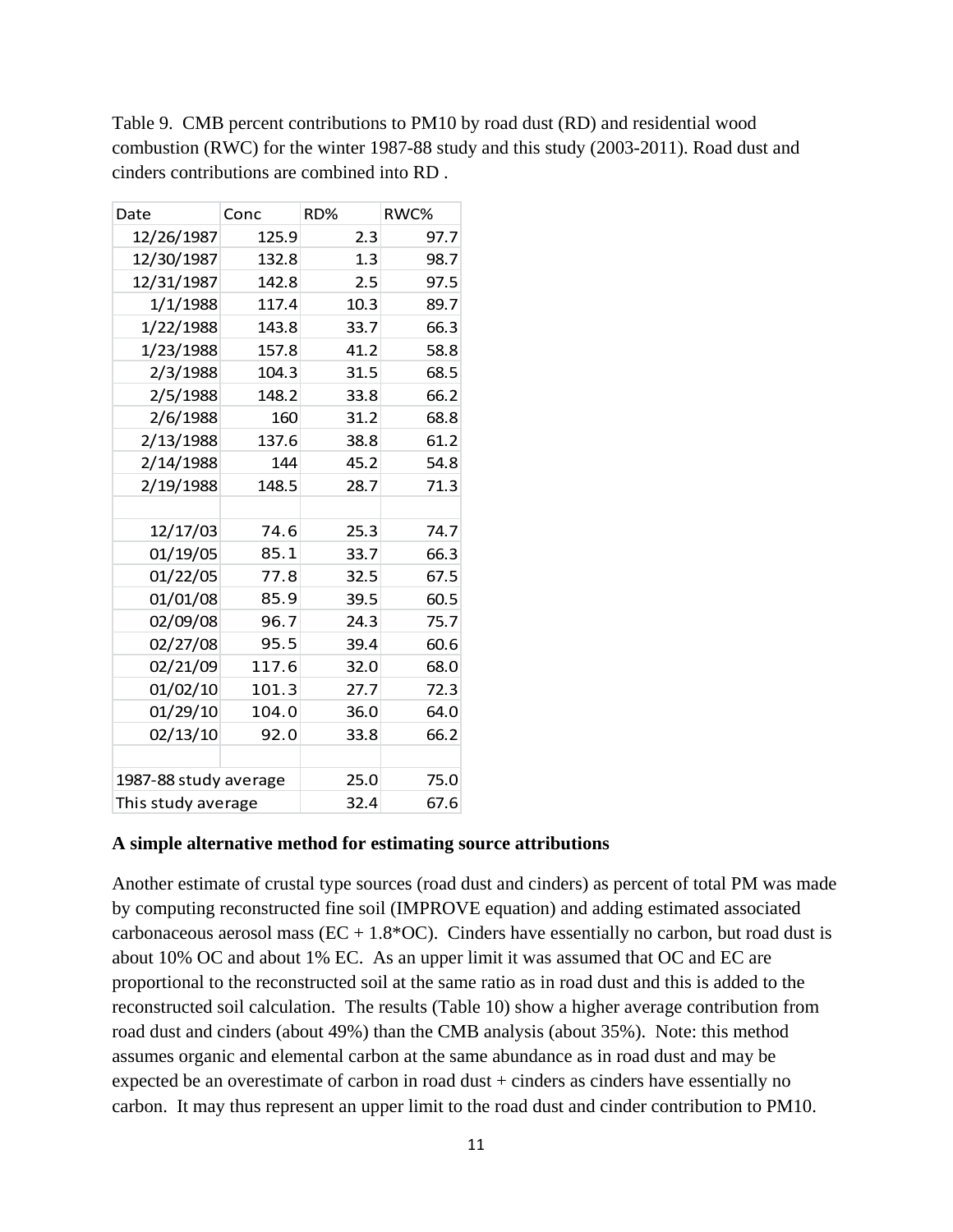| date     |      | soil+rd C rd+cind% |
|----------|------|--------------------|
| 12/17/03 | 35.9 | 27.1               |
| 01/19/05 | 48.2 | 36.3               |
| 01/22/05 | 44.7 | 35.0               |
| 01/01/08 | 62.0 | 42.5               |
| 02/09/08 | 31.3 | 26.1               |
| 02/27/08 | 56.2 | 42.5               |
| 02/21/09 | 52.8 | 34.2               |
| 01/02/10 | 52.9 | 29.6               |
| 01/29/10 | 54.7 | 38.6               |
| 02/13/10 | 53.9 | 36.6               |
|          |      |                    |
| average  | 49.3 | 34.8               |

Table 10. Comparison of contribution of crustal elements from mass reconstruction calculations (soil+rd C) and CMB analysis (rd+cind).

#### **Analysis of days with both PM10 and PM2.5 speciated data**

Four days have both PM10 and PM2.5 speciated data. For these days, by subtraction of the PM2.5 attribution from the PM10 attribution we can get a value for PM coarse (PM10-PM2.5) attribution. These results are shown in Table 11.

Table 11. CMB attribution ( $\mu$ g/m<sup>3</sup>) to wood smoke (FP) and road dust (rd+cind) by size fraction for four days with chemically speciated PM2.5 and PM10.

| DATE     | <b>SIZE</b> | stp conc | FP   | rd+cind |
|----------|-------------|----------|------|---------|
| 12/17/03 | 10          | 74.6     | 53.0 | 19.7    |
| 12/17/03 | 2.5         | 40.6     | 28.6 | 1.5     |
| 12/17/03 | coarse      | 34.0     | 24.5 | 18.3    |
| 1/13/05  | 10          | 39.3     | 31.1 | 5.4     |
| 1/13/05  | 2.5         | 32.7     | 27.5 | 0.6     |
| 1/13/05  | coarse      | 6.6      | 3.6  | 4.7     |
| 1/19/05  | 10          | 85.1     | 51.8 | 29.5    |
| 1/19/05  | 2.5         | 30.5     | 28.1 | 2.2     |
| 1/19/05  | coarse      | 54.6     | 23.7 | 27.3    |
| 1/22/05  | 10          | 77.8     | 47.5 | 25.5    |
| 1/22/05  | 2.5         | 33.2     | 27.6 | 1.9     |
| 1/22/05  | coarse      | 44.6     | 19.8 | 23.6    |
|          |             |          |      |         |
| average  | 10          | 69.2     | 45.8 | 20.0    |
|          | 2.5         | 34.3     | 27.9 | 1.6     |
|          | coarse      | 34.9     | 17.9 | 18.5    |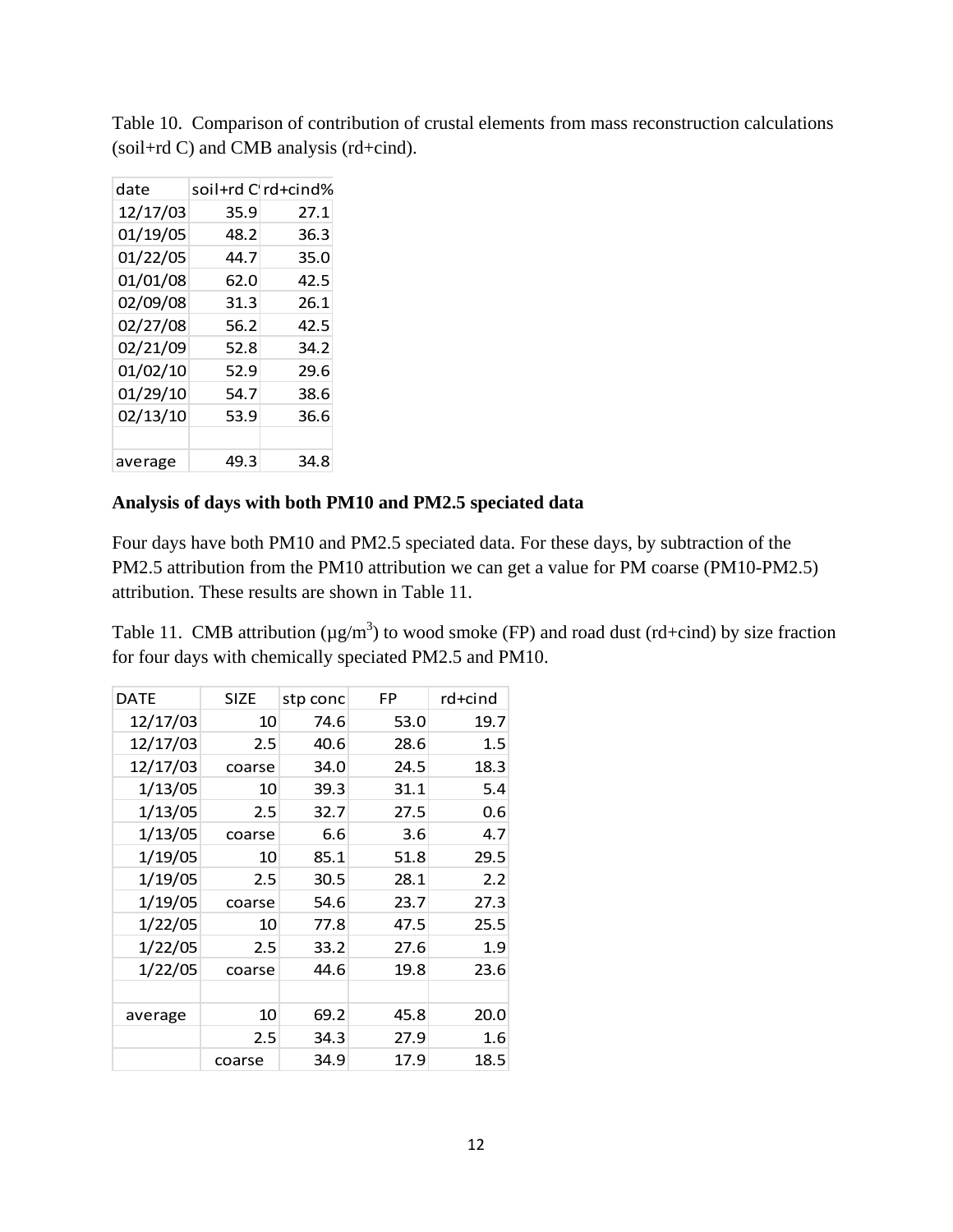Table 11 shows that over 90% of the PM10 mass attributed to road dust and cinders is in the coarse mode, as would be expected. However, on average for these days only a little more than 60% of the wood smoke (FP) is attribute to the fine mode, with about 40% in the coarse mode. This is somewhat unexpected, as a large majority of wood smoke is expected to be in the fine mode. The result is also contrary to the 1987-88 study which found the vast majority of the wood smoke impact in the fine mode. The attribution in the current study was largely a result of having a large residual in the reconstructed mass due to the inability to measure carbon on Teflon filters. The main question regards the "missing mass" which was assumed to be organic mass. If it is organic mass then what is it from if not wood smoke? Some would be associated with road dust, but not the levels needed. Some also would be from motor vehicles, but again this would almost all be expected to be in the fine mode. It is possible the reconstructed soil equation used is not appropriate for the local conditions and this would affect the residual used to estimate organic carbon. There could also be some water accounting for the missing mass, but concentration of hygroscopic compounds such as sulfate and nitrate are low and mainly in the fine mode, so this would not be expected to account for much. Because the wood smoke is present along with road dust, the road dust may become coated with wood smoke, thus causing a significant fraction of the wood smoke associated organic mass to be in the coarse mode.

#### **Summary and conclusions**

The question of the relative contributions of wood smoke and road dust to PM10 in Mammoth Lakes was considered. Teflon filters from high PM10 days between 2003 and 2011 were subjected to chemical analysis with XRF, ion chromatography, and filter light absorption. Four days analyzed also had PM2.5 filters that underwent chemical analysis. A major limitation was the inability to measure carbon on the filters. The filter light absorption provided a reasonable estimate of elemental carbon and the unexplained mass (on average 58% of PM10 and 68% of PM2.5) was assumed to be organic mass (OC\*1.8). Estimates of contribution of wood smoke and road dust were made using Chemical mass balance (CMB) and a simple method based on abundance of crustal elements in the samples. For PM10 CMB showed an average of 32% due to road dust and 68% due to residential wood combustion. This compares to 25% from road dust and 75% from residential wood combustion for the winter 1987-88 study. The CMB maximum contributions (average of 3 highest days) to PM10 from road dust and residential wood combustion dropped by about 1/3 for each source category between 1987-1988 and 2008-2010.

 A simpler method using reconstructed soil from the IMPROVE equation and adding organic mass and elemental carbon in the ratio found in Mammoth Lakes road dust gave an average of 49% contribution of road dust to PM10. There is likely some impact from other sources such as vehicle exhaust to the PM10 although these impacts are expected to be small in comparison to wood smoke and road dust. The relative contribution of wood smoke may have decreased since the 1990 AQMP was produced. The extent of any such decrease cannot be reliably determined with the data available. Additional measurements, chemical analysis and data analysis would be necessary to gain more confidence in the results.